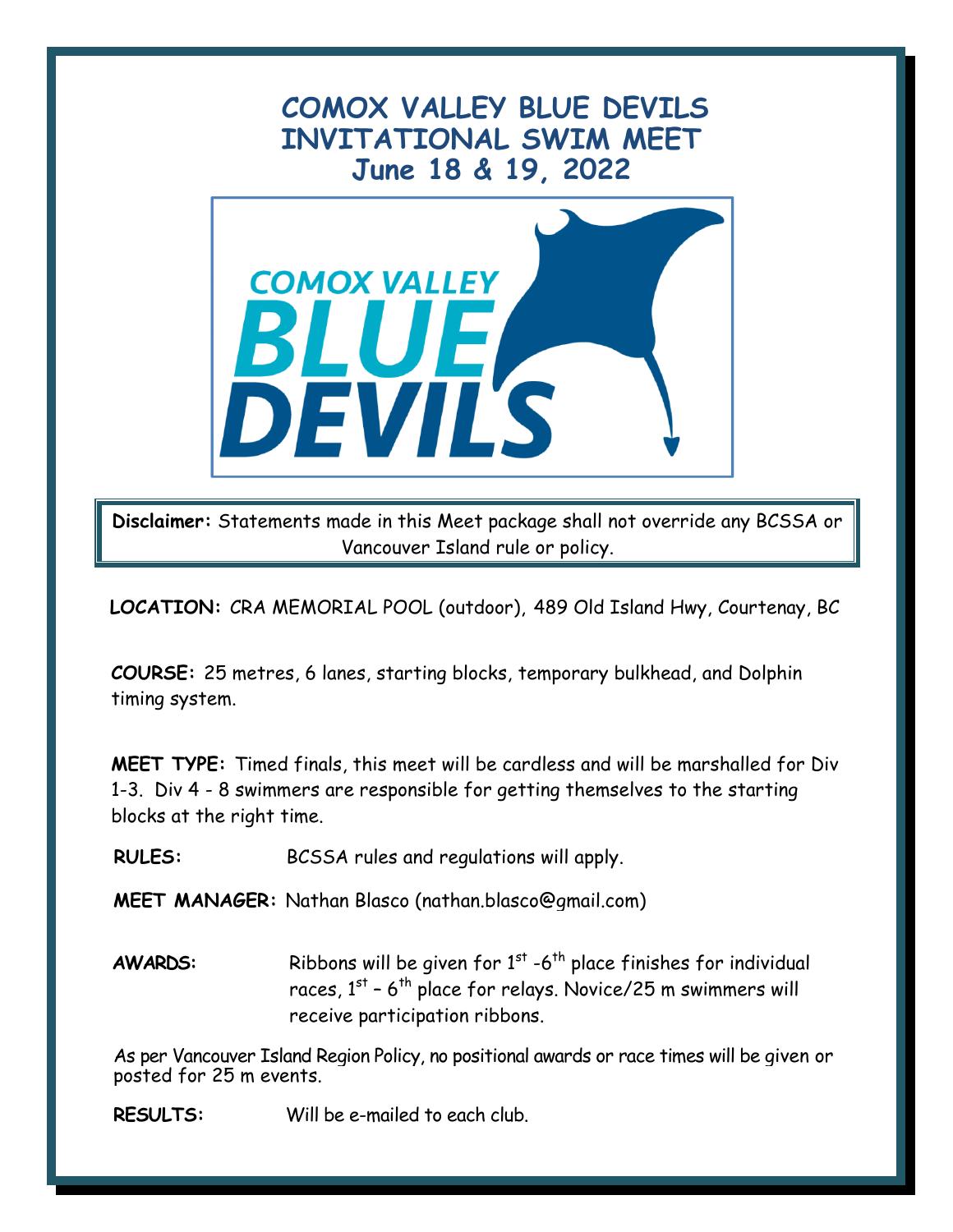## **ENTRIES**

**TIMED FINALS**: Swimmers may enter up to **7 individual events** and **both relays.**

- Heats will be swum from the slowest to the fastest.
- 'O' swimmers will be seeded with 'S' swimmers.
- Novice/25 m events are for swimmers not capable of swimming 50 metres.
- Coaches please use your discretion when entering swimmers in Novice/25 m events.
- Also please note that Novice/25 m events will be at the beginning of each day's events; free and fly on Saturday, back and breast on Sunday.

**ENTRY TIMES:** Swimmers should be entered with their current fastest times. Swimmers will be seeded according to time. If the swimmer has not swum the event before they must be entered as NT.

**RELAYS:** Saturday relays will be regular Medley relays, and Sunday relays will be mixed Freestyle relays (teams can be any combination of boys and girls). There may be a maximum of 2 'O' swimmers in a relay.

**DEADLINE:** Please email your entries by midnight Tuesday, June 14, 2022. Please include your team roster and manual list of any 25 m swimmers not entered as Novice, Div 1 or Div 2.

**PLEASE NOTE:** All entries received after midnight on Tuesday, June 14, 2022 will be considered deck entries and clubs will be charged accordingly.

**DECK ENTRIES:** Deck entries will have to be entered manually on the pool deck using Blue Devils Swim Club deck entry forms. Deck entries may not be able to swim with their age group or gender. There will be no deck entries accepted after 10:30 am on Saturday or after 9:30 am Sunday.

**SCRATCHES:** Please hand in Blue Devils Swim Club scratch forms to the Clerk of the Course by 10:00 am Saturday morning and 9:30 am Sunday morning. No refunds will be made for scratches.

**FEES:** \$7.00 per individual event \$10.00 per relay event \$10.00 per deck entry No Charge for 25 m events

> Please make all cheques payable to Courtenay Blue Devils and deliver to the Clerk of the Course by Sunday 9:30 am.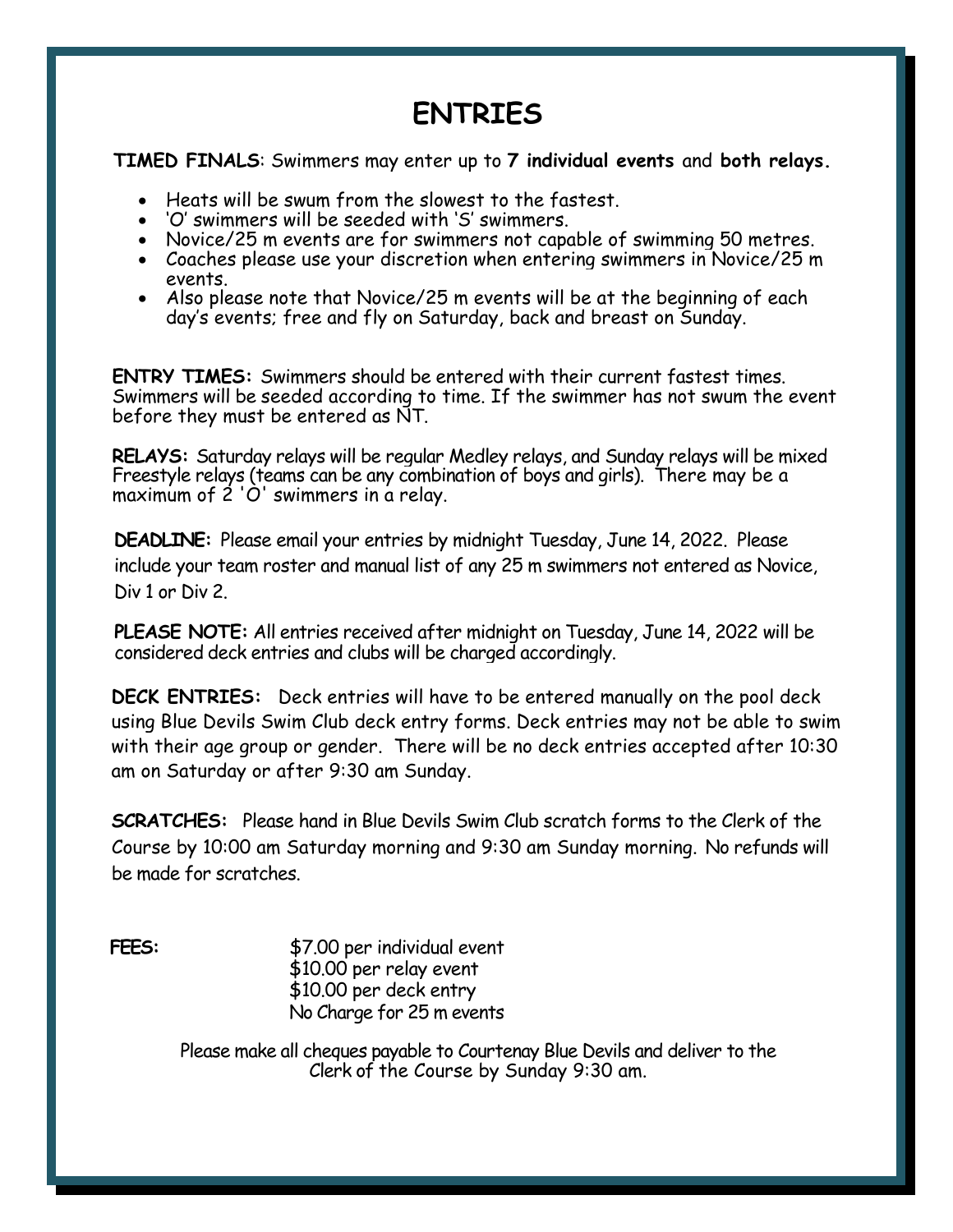| <b>SCHEDULE:</b>                     |                                       |  |                         |                                       |  |  |
|--------------------------------------|---------------------------------------|--|-------------------------|---------------------------------------|--|--|
| Saturday                             |                                       |  |                         | Sunday                                |  |  |
| 10:00 am to<br>10:20 am              | Host Club Warm Up                     |  | 09:00 am to<br>09:20 am | Host Club Warm Up                     |  |  |
| $\overline{10:}20$ am to<br>10:40 am | Group 1 Warm Up                       |  | 09:20 am to<br>09:40 am | Group 2 Warm Up                       |  |  |
| 10:40 am to<br>11:00 am              | Group 2 Warm Up                       |  | 09:40 am to<br>10:00 am | Group 1 Warm Up                       |  |  |
| $10:30$ am                           | All Deck Entries and<br>Scratches Due |  | 09:30 am                | All Deck Entries and<br>Scratches Due |  |  |
| 11:00 am                             | Officials meeting                     |  | 10:00 am                | Officials meeting                     |  |  |
| $11:15$ am                           | Coaches Meeting                       |  | 10:15 am                | Coaches Meeting                       |  |  |
| $11:30$ am                           | <b>Start Heats</b>                    |  | 10:30 am                | <b>Start Heats</b>                    |  |  |

**Warm up groups and lanes will be assigned to clubs based on the number of swimmers attending the meet. Group and lane Assignments will be emailed to club officials by Friday at noon, and will be posted at the pool before the meet.**

| <b>Saturday Events</b> |  | <b>Sunday Events</b>      |  |
|------------------------|--|---------------------------|--|
| Novice/25 m Free & Fly |  | Novice/25 m Back & Breast |  |
| 100/200 IM             |  | Div 5-8 50 Fly            |  |
| 50 Free                |  | 50/100 Back               |  |
| 50/100 Fly             |  | 50/100 Breast             |  |
| 200 Medley Relay       |  | 100 Free                  |  |
|                        |  | 200 Mixed Free Relays     |  |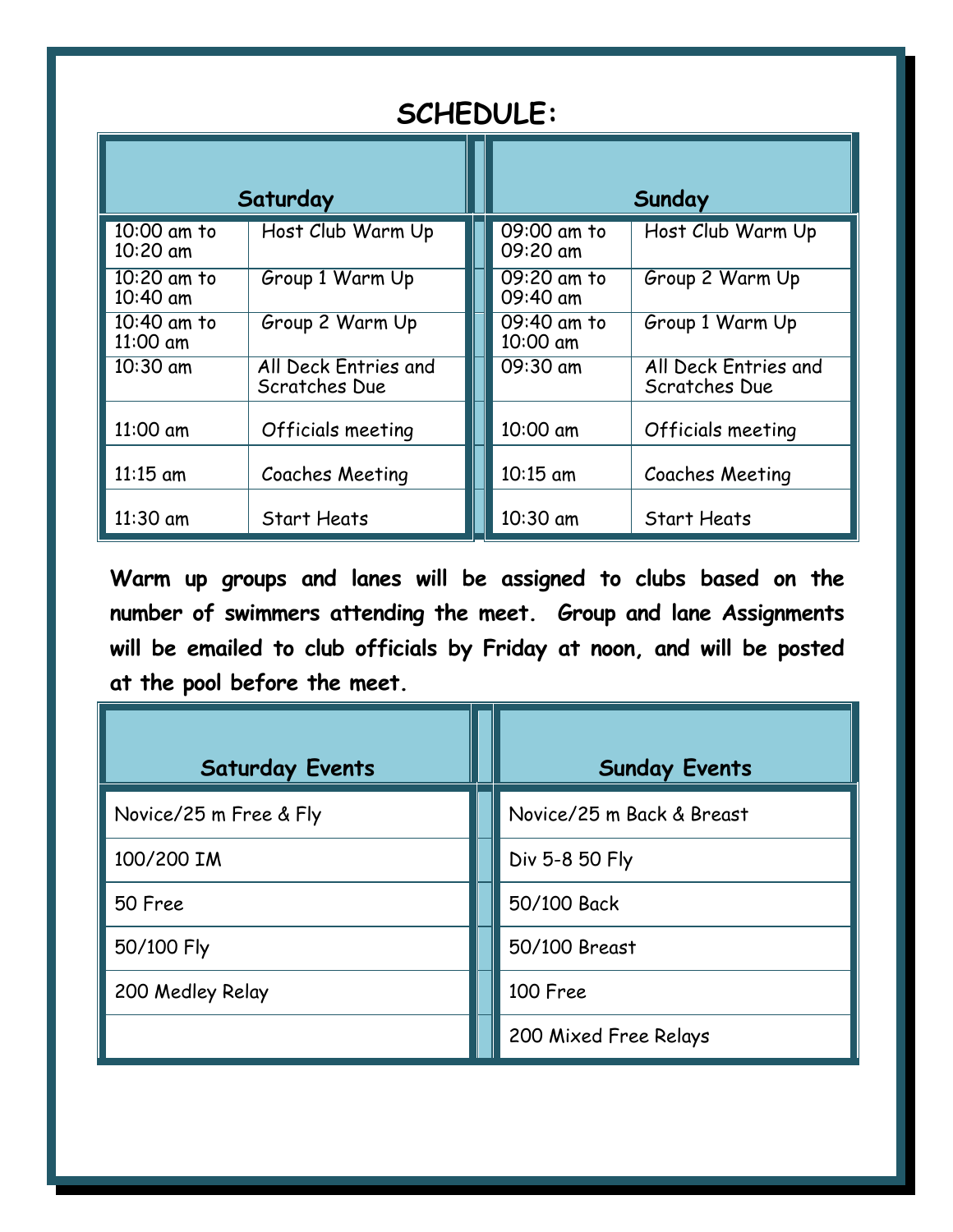**DECK FOOD:** There will be light refreshments available to the volunteers and officials during the course of the meet. Coaches will have snacks available in the coach's area. Please bring your own waterbottle for refills and help us be as green as possible.

**DISABLED SWIMMERS:** Coaches must notify the Meet Manager at the beginning of the meet of any swimmers with disabilities. Disabled swimmers must attempt to swim the proper stroke.

**HEAT SHEETS:** Heat sheets will be emailed to clubs on Thursday June 16<sup>th</sup>, 2022.

**TIMERS:** Participating clubs are responsible for supplying timers for the entire meet. A signup sheet will be posted at the announcer's table. We also are very appreciative of all officials able to help us out on deck.

*Thank you to all volunteers and officials.*

*Without you, we cannot hold a successful meet!*

**CONCESSION:** The concession may be open for snacks on Saturday and on Sunday but is dependant on volunteer availability.

**VEHICLE PARKING:** Parking near the pool facility fills up quickly but additional parking is available in the nearby adjacent parks. Please do not park in front of the pool facility emergency vehicle access gate, it will be clearly marked. Also, please be considerate of the local businesses and do not park in their private lots. We get a few complaints every year. Your cooperation in this matter would be greatly appreciated.

The Blue Devils Swim Club reserves the right to cancel events if the meet runs overtime or if the weather turns inclement.